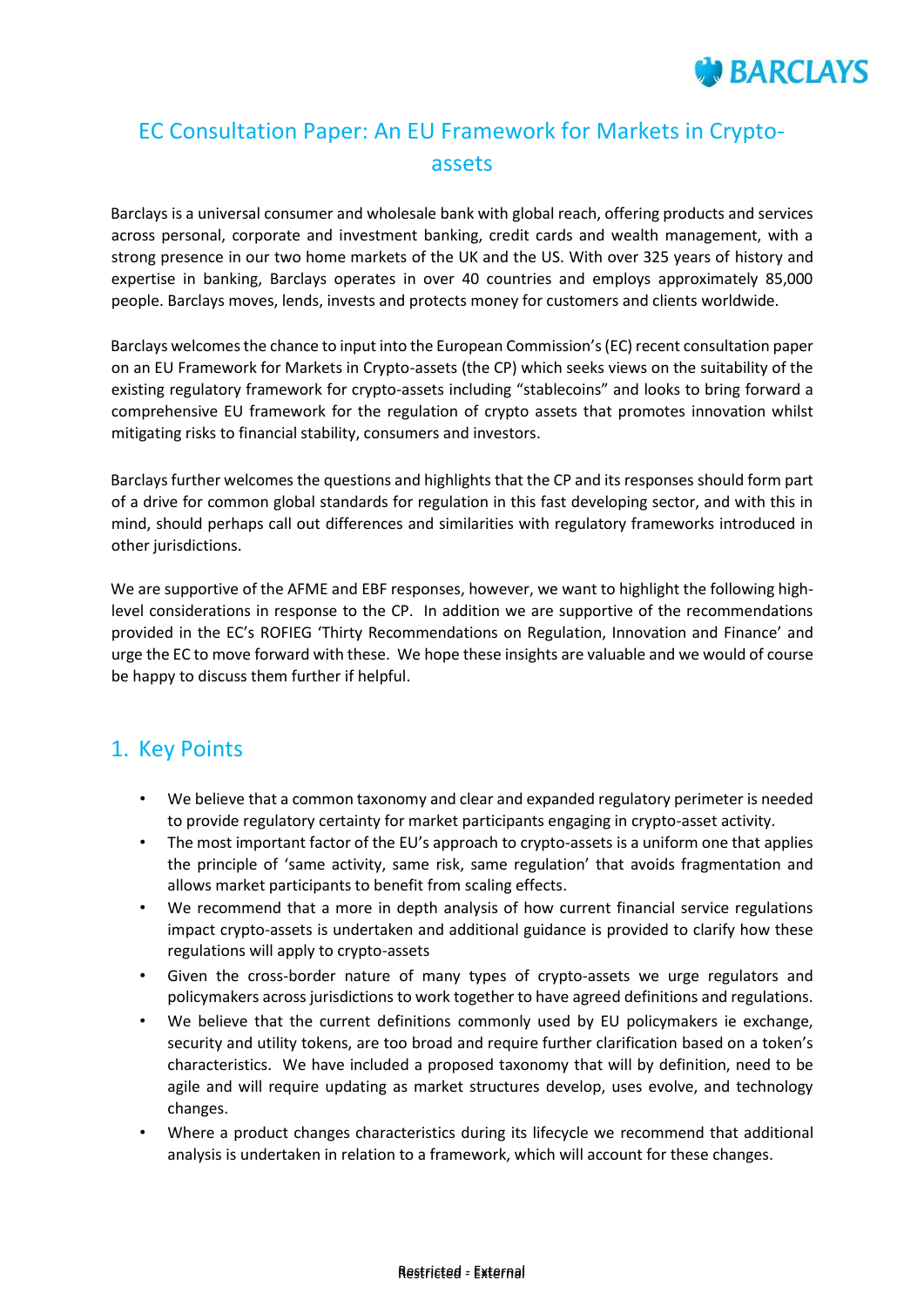

There are both purported advantages as well as known disadvantages to using the set of emerging technologies known as DLT, but we believe that the purported benefits should be called out as being worthy of further analysis. DLT has the potential to bring significant benefits to both market participants and consumers, including increased efficiencies at various stages of the capital markets transaction lifecycle (from trading to settlement). In addition, it has the potential to be used to increase access to certain financial products, drive financial inclusion, improve the resiliency of market infrastructure and change the way market participants interact.

## 2. Classification of Crypto-assets and Common Taxonomy

Barclays believes that there is a need for a common taxonomy and updated framework for analysis for crypto-assets at the global level to reduce regulatory fragmentation. Clear definitions and consistent regulation will be crucial for providing regulatory certainty for market participants whilst fostering and promoting innovation. Whilst this CP provides a wide reaching set of questions to help understand the suitability of the existing regulatory framework for crypto-assets, we believe that a taxonomy is required.

Barclays has been working on a recommended approach to the classification and understanding of "crypto assets" and this is set out below. These categories have been included for discussion purposes to help provide a more comprehensive view of crypto-assets. This taxonomy will, by definition, need to be agile and will require updating as market structures develop, uses evolve, and technology changes. It is important to flag that it is not intended as a recommendation on the legal or regulatory treatment of categories of crypto-assets, but rather it may be helpful as an input to assess the current universe of crypto-assets, coupled with a understanding of the various regulatory frameworks that apply to different types of financial instruments, in order to discuss appropriate existing or new regulatory frameworks for crypto assets.

In order to provide legal certainty to market participants on where a firm's activity falls in respect to the regulatory perimeter we request that categories are made mutually exclusive at the point of issuance to provide legal certainty. A challenge that exists is that the classification of a crypto-asset may change during the lifecycle of a product ("Hybrid Crypto-assets"), however we ask that there is exclusivity in the initial regulatory classification of the crypto-asset whilst highlighting that in assessing the appropriate regulatory treatment, further consideration should be given to the appropriate treatment of crypto assets that may be classes as Hybrid Crypto-assets.

In addition, we note that stablecoins have characteristics that distinguish them from the categories previously provided by policymakers in the EU ie exchange, utility and security token categories most notably due to their stabilisation functionality with underlying or reference asset.

### **I. Crypto-Asset Definition**

A **crypto-asset** is a digital representation:

- of value or rights,
- which may be transferred and stored,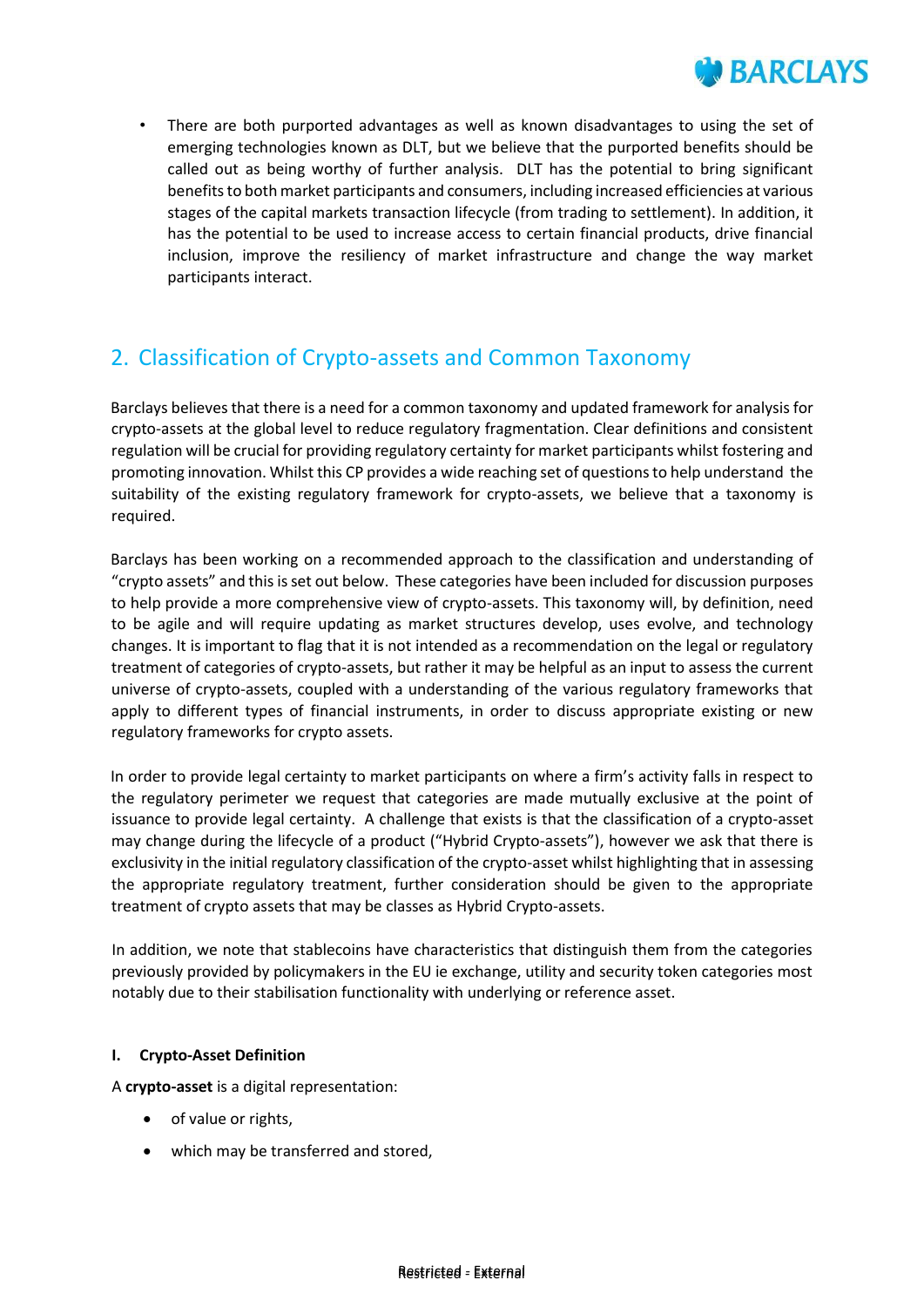

using cryptography and DLT or similar technology<sup>1</sup>

#### **II. Uses and Key Attributes of Crypto-Assets <sup>2</sup>**

- A. **Payment:** Is the crypto-asset being held and transferred primarily for the purposes of buying or selling other assets?<sup>3</sup>
- B. **Security/ Investment/Financial instrument:** Does the crypto-asset provide interests to underlying assets or a pool of assets? Does the crypto asset have expected fluctuation in pricing? Does the crypto asset provide entitlement to proceeds or a right to vote?
- C. **Access to Platform/Services (Utility):** Crypto-asset's use as a means of accessing a DLT platform and/or a medium of exchange for the provision of goods and services provided on the DLT platform, and does not have value or application, outside of the DLT platform on which it was issued?<sup>4</sup>
- D. **Other**: As the crypto-asset market evolves and the understanding of uses matures, additional uses beyond those identified in A, B, and C above may need to be addressed or identified.

#### **III. Classification of Crypto Assets<sup>5</sup>**

- A. Cryptocurrencies
	- No central issuer
	- Does not represent a financial interest in a company, partnership, or fund, including an ownership or debt interest, revenue share, entitlement to any interest or dividend payment or otherwise

#### B. Price-Stable Crypto-Assets

- 1. Central Bank Digital Currencies
	- Liability of a central bank representing fiat sovereign currency
	- Withdrawable for cash at par
- 2. Depository Coins
	- Represents a claim on a bank or other highly regulated depository institution
	- Representation of customer deposits in a single fiat currency held at a bank or other highly regulated depository financial institution which may or may not pay interest
		- o "Redemption at par" (e.g., it is a withdrawable for fiat credit to account at a stated fixed fiat value)

 $\overline{\phantom{a}}$ 

<sup>&</sup>lt;sup>1</sup> crypto-assets are typically implemented on distributed ledger technologies and it remains to be seen whether other technologies will also be used to implement crypto-assets. <sup>2</sup> Question for Consideration: Should this be from the perspective of the issuer? In the case of no central issuer, should it be from the prospective of the developer

of the software protocol? How would intended use be evidenced?

<sup>3</sup> May bear interest while remaining a payment token.

<sup>4</sup> Note that the crypto asset may used as a means for data and database management, data recordation, or other bookkeeping or recordkeeping activity. As these do not constitute financial instruments, they are intentionally excluded here.

<sup>5</sup> Some assets may have characteristics of different instruments and become 'hybrids' either at a point in time or through time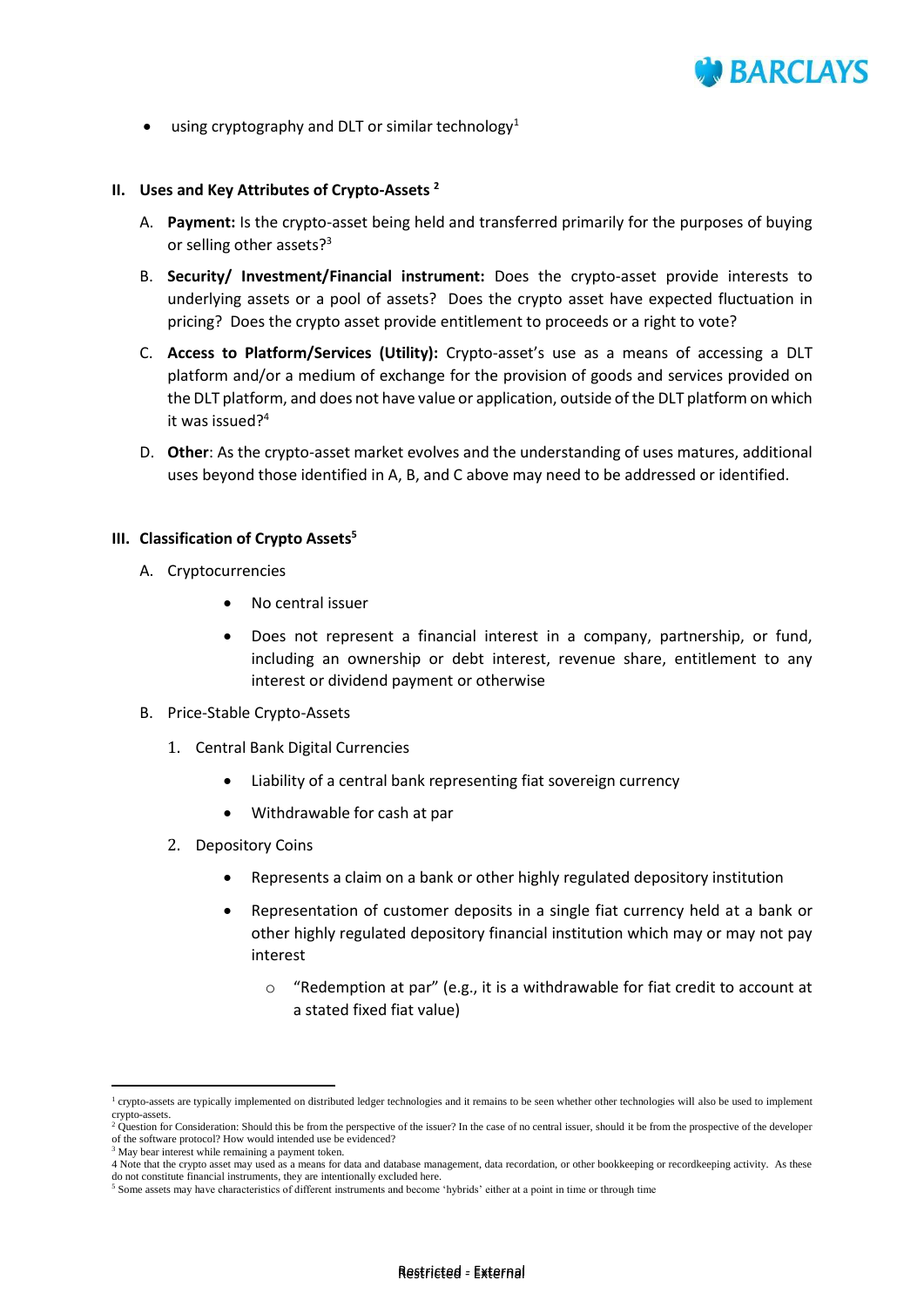

- 3. FMI Tokens
	- Participants hold settlement balances in a payment system which are "tokenised"Settlement balances reflect deposits in a single fiat currency held at a central bank
	- "Redemption at par" (e.g., it is a withdrawable for fiat credit to account at a stated fixed fiat value)
- 4. Stablecoins: designed to minimize/eliminate volatility inherent in cryptocurrencies
	- a. Variable Redemption Asset Backed Coin
		- One for one backed with underlying assets
		- Variable redemption value from the issuer based on price of real (including financial) assets
	- b. Fixed Redemption Asset Backed Coin
		- One for one backed with underlying assets
		- Fixed redemption price based on price of real (including financial) assets supplemented by claim on issuer
	- c. Algorithmic Coin
		- Typically not backed by any underlying assets
		- Each token can be pegged to a price level or a unit
		- Token price peg is maintained through buying, selling or exchange<sup>6</sup> among assets<sup>7</sup> or some other pre-determined mechanism<sup>8</sup>
- C. Native Security/Financial Instrument Token
	- Originated/issued solely on DLT with its own unique characteristics
	- Satisfies the applicable regulatory definition of a security or analogous term/categories, such as certain types of 'financial instruments', under local law
- D. Token Representing Securities Ownership
	- Representation on DLT of underlying securities issued on a different platform (i.e. a traditional CSD, registrar, etc.)There is a process to link those tokens with the underlying securities
- E. Representation on DLT of Ownership or Rights in Other Assets
	- Representation on DLT of underlying assets (not securities) controlled/owned by the issuer, or of certain rights in underlying assets (e.g., warrants that are not considered financial instruments).
	- Includes ownership in real estate, art, intellectual property rights, etc.

1

<sup>&</sup>lt;sup>6</sup> "Buying, selling, or other exchange" may be facilitated algorithmically (pre-programmed) or through market practices (participant arbitrage)

 $<sup>7</sup>$  Asset may involve the native stablecoin itself or other crypto asset used for exchange or collateralisation</sup>

<sup>&</sup>lt;sup>8</sup> Pre-determined mechanisms may involve pre-programmed economic policies, including, but not limited to, asset staking or exchange, dynamic transaction fees, seigniorage, asset supply control, recapitalizations and/or use of financial instruments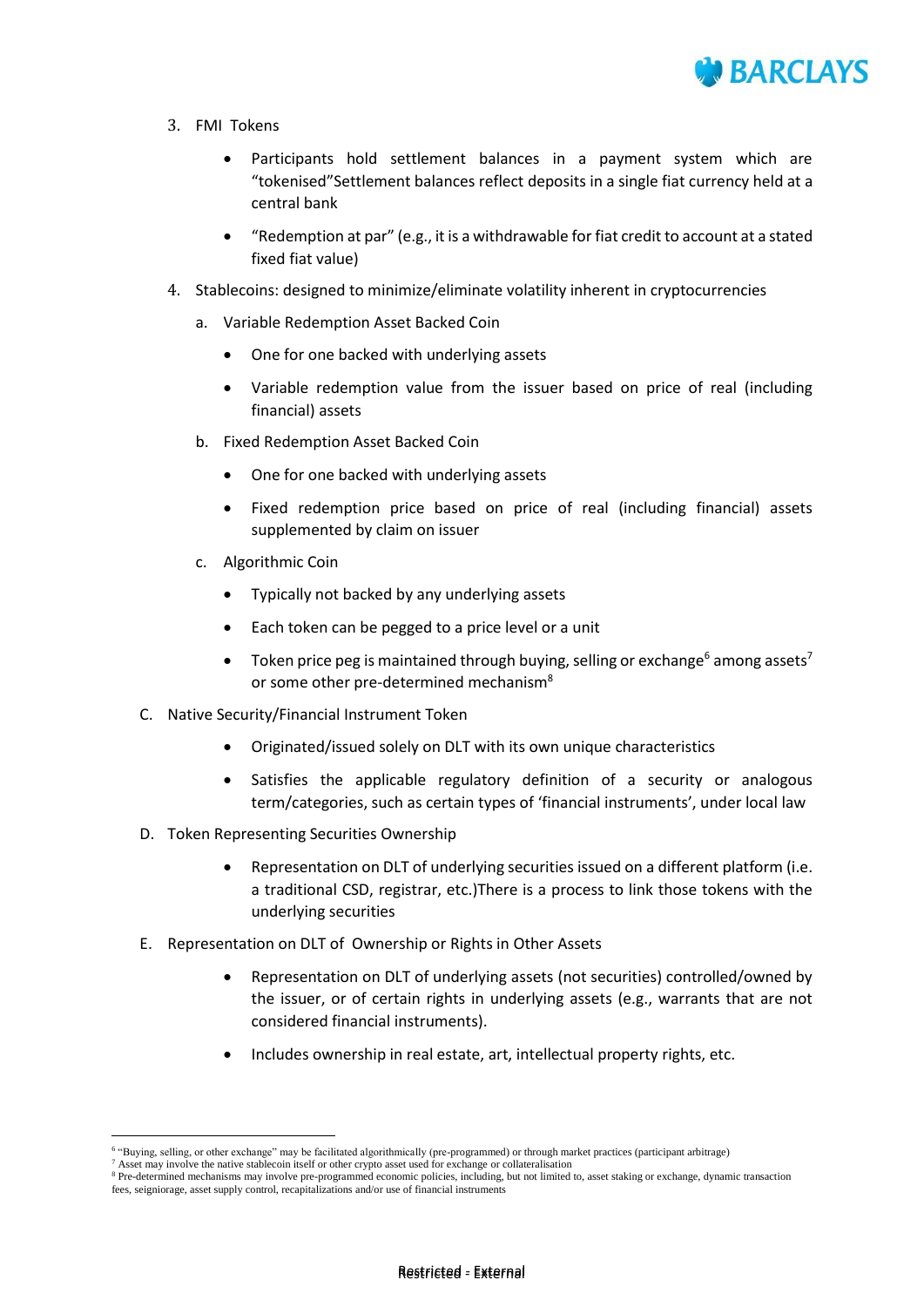

- Includes also non fungible assets that only exist in digital form on a DLT network such as digital art, digital collectibles or domain names on smart contract platforms
- F. Utility token
	- A means of accessing a DLT platform and/or a medium of exchange for which participants on a DLT platform may use for the provision of goods and services provided on a DLT platform<sup>9</sup> or
	- Tokens that are not native to the underlying network but are used for accessing applications that are built on top of a DLT platform (dApp).

### **IV. Other Key Attributes**

1

- A. **Underlying:** Is the crypto asset a representation of another asset and, if so, is the other asset held in custody? If the other asset is held in custody, by whom (e.g. the issuer)?
- B. **Issuer:** Is there an identifiable central issuer of the crypto-asset and, if so, what, if any, regulatory regime applies to the issuer and is the crypto asset issued as part of a regulated function of the issuer?
- C. **Network:** Is the crypto-asset issued on a public network? Is the crypto-asset part of the incentive/consensus mechanism of the network?
- D. **Fungibility:** Is the crypto-asset created with the purpose or nature that one part or quantity may be replaced by another equal part or quantity or otherwise being mutually interchangeable?
- E. **Users:** Are the end users of the crypto-asset retail or wholesale in nature?
- F. **Transferability: Is the security tradable/transferable or not?**
- G. **Systemic importance:** Does the crypto-asset have the propensity to impact global financial markets or global financial stability, or incur mass scale adoption?

### 3. Further analysis of existing regulations

Whilst the CP highlights a number regulations and we welcome the questions posed by the EC, we believe it is worth noting that these regulations were not written with crypto-assets in mind. This is highlighted by the advice provided to the EC by the European Securities and Markets Authority (ESMA)<sup>10</sup> and the EBA on Initial Coin Offerings (ICOs) and crypto-assets, which notes that there are instances where the regulation does not apply perfectly. This is also true of other industry guidance including FATF. For instance, the application of MiFID II and RAO for crypto-assets classified as securities. Therefore, we believe that a more in depth analysis of the applicability of existing regulation is required. In addition, we note that further clarity and analysis is required with relation to stage activity such as buying or selling stable coins involving fiat and whether these would fall within scope of the regulatory perimeter and existing regulation. This would assist in making it clearer to consumers as to regulatory protections applicable to crypto-assets.

<sup>9</sup> Examples include loyalty rewards programs/systems, gift card rewards, credit points that is only usable within the DLT platform, memory and network server space, and other utilities-based value.<br><sup>10</sup> https://www.esma.europa.eu/press-news/esma-news/crypto-assets-need-common-eu-wide-approachensure-investor-protection